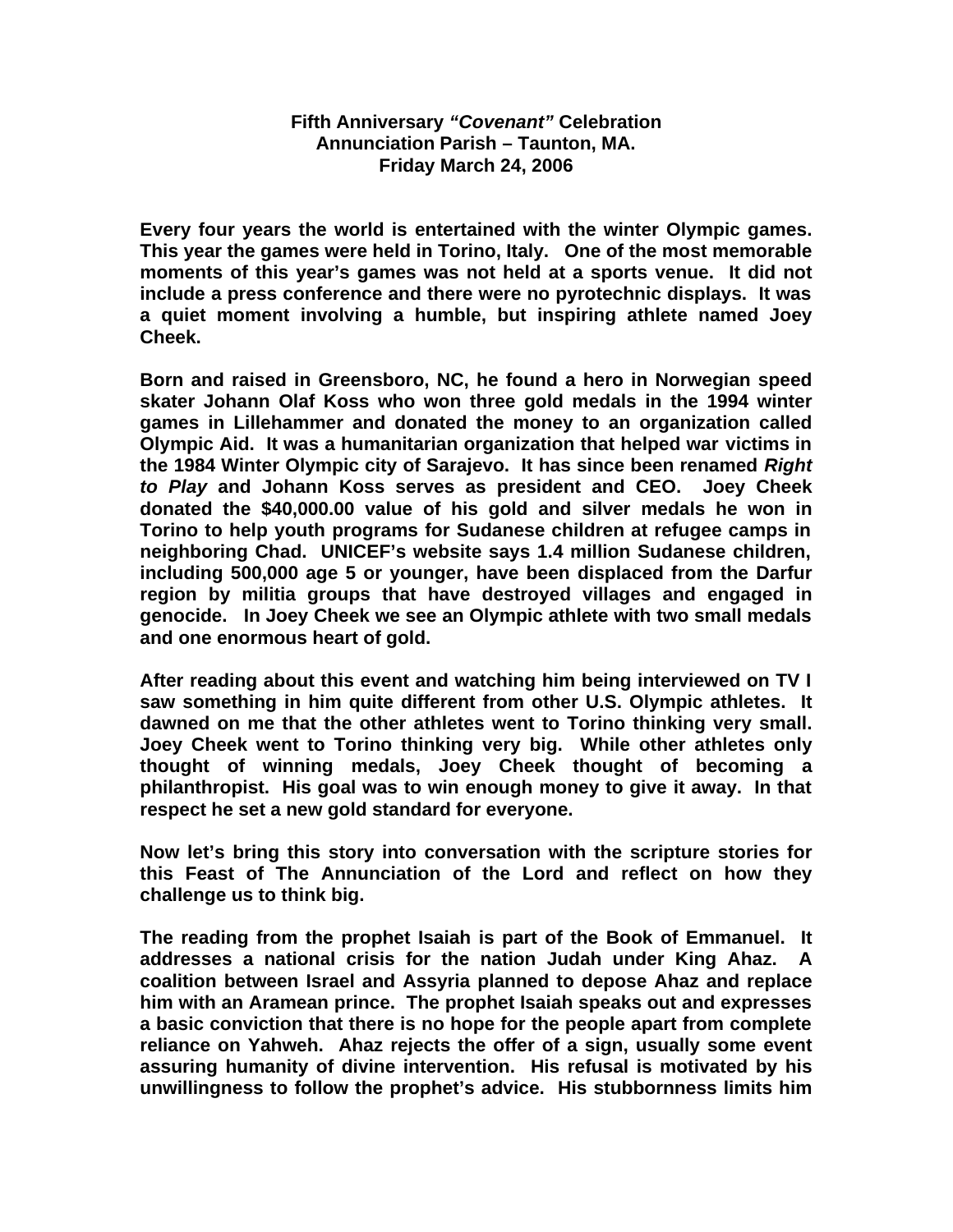**to only think small when it comes to rescuing his people from an invasion. Yahweh, tired and wearied of such arrogance, thinks big as Isaiah is inspired to speak the oracle about the virgin birth. An ideal king from the line of David would come from God and rescue humanity by ushering in the time of fulfillment.**

**Whereas the reading from Isaiah focuses on a ruler whose heart was small by stubbornness, the gospel story focuses on a virgin girl whose heart was small by fear. Whereas King Ahaz rejected Isaiah's vision of a divine intervention, Mary of Nazareth had no choice but to experience it.**

**In both stories divine intervention is at God's initiative. In the Old Testament story God did not wait for King Ahaz to swallow his pride. Rather, God inspired Isaiah to speak the prophecy because the vision of the Virgin birth in salvation history was bigger than the smallness of Ahaz' ego. Similarly, in the New Testament story, God did not wait for Mary of Nazareth to ask to become the God-bearer. The angel Gabriel was sent to share the news of her vocation to become the mother of God's son with the quickness of a Yahoo search engine. Whereas Isaiah encountered pride in Ahaz, Gabriel encountered fear in Mary. It would have to be removed because it was in the way. Like a roadblock that obstructs the flow of traffic, fear in Mary obstructed the flow of grace that frees a fearful heart and converts it into a trusting heart.** 

**Like a skillful spiritual director, the angel invites Mary to think big. To do that Gabriel does two things. First, he helps her change language. The word fear is replaced with favor. It is much more affirming. She is asked to look away from fear by noticing that God likes her and wants her to notice what is special about her. Gabriel is deleting the old program of fear and writing a new program of trust on her heart.**

**Second, once she is free of the fear that nearly kills God's dream, Gabriel readjusts her mind. She is invited to think beyond the limited mindset of child-bearing through sexual intercourse with Joseph and imagine conceiving and bearing a child by being impregnated through the Holy Spirit. To think of God as the father of this child is to think big. Since this child will be more than just a human son to Mary and Joseph, she needed a mind and heart big enough to see the bigger picture of God's plan for this new chapter in salvation history.** 

**Her line,** *"let it be done to me as you say,"* **indicates a heart free to trust, a mind open to cooperating with God in a new adventure and a womb empty of confusion and ready to be filled with the grace of a divine fetus.**

**This is Annunciation. This is how God broke into human history in a radical way and invited a humble teenage Jewish girl to think big and be an**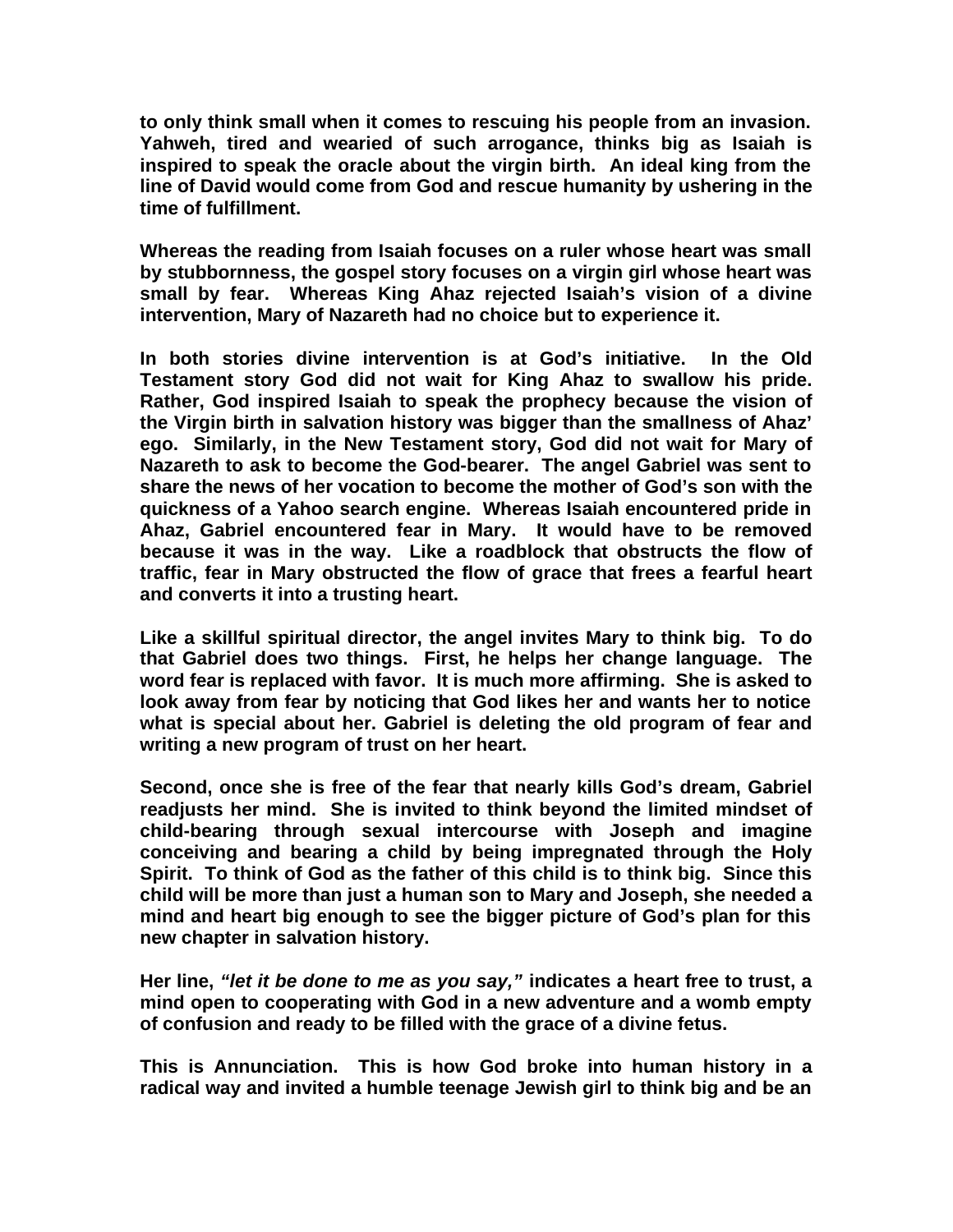**active participant in a good news story. A modern day version of this annunciation story is how God invited a humble Olympic athlete like Joey Cheek to think big and inspire others to become good news. Now I am going to invite you to put into practice your namesake as Parish of the Annunciation and let God use you to think big. Next Wednesday is the seventh month anniversary of Hurricane Katrina.** 

**One of the parishes badly affected by the fallout of the storm was Annunciation Parish in the Diocese of Biloxi, MS. Located in the town of Kiln, Mississippi, on the northern tip of St. Louis Bay, the parish was hit hard by the storm surge from the Gulf into the Bay. I spoke with the pastor two weeks ago. Their parish of 500 families continues to see a return of parishioners. But, they need books, bibles and classroom materials for their catechetical programs.** 

**I invite Annunciation Parish in Taunton, MA, to think big about how you can become a good news story to Annunciation Parish in Kiln, MS. One way to do this is through a new video ministry. On the video should be the pastor here speaking to the pastor there, the parish council here speaking to the parish council there, pastoral staff here speaking to the pastoral staff there, members of the youth group here speaking with the youth group there, kids in catechetical programs here speaking with the same there. Send the video to them or burn it into a CD, and let them return it with their faces and voices on it. Let them show you what stage of recovery they are in and let them tell you what their greatest needs are. Then, respond as people whose Catholic identity is colored and defined by Annunciation Parish, a people committed to sharing good news with people who need it. Perhaps this new ministry would include some of you visiting Annunciation Parish in Kiln. Perhaps it would include some teenagers here inviting some of the youth there to visit you this summer. There can be no better news for youth who lived through a nightmare like this, and who are now into countdown to the next hurricane season, than to be invited to take a break from the anxiety and stress of such a shadow hovering over them and come north for a week's vacation. I call this a reversal of seasons. During the cold winter months you take a spring break and head south to warmer weather. For those in the hurricane zones, they now need a summer break and heard north for calmer weather.**

**The challenge to put your namesake into action this way is appropriate for two reasons. First, it coincides with your fifth covenant anniversary celebrating two parishes becoming Annunciation Parish. Second, it fits in with the season of March madness. The idea of the NCAA basketball countdown from 64 teams to the final four to the final two is a form of madness that millions of people get caught up in.** 

**This madness is unleashed every March. The euphoria of the winter Olympics is unleashed every four years. It is hard to avoid it. In fact, it is**